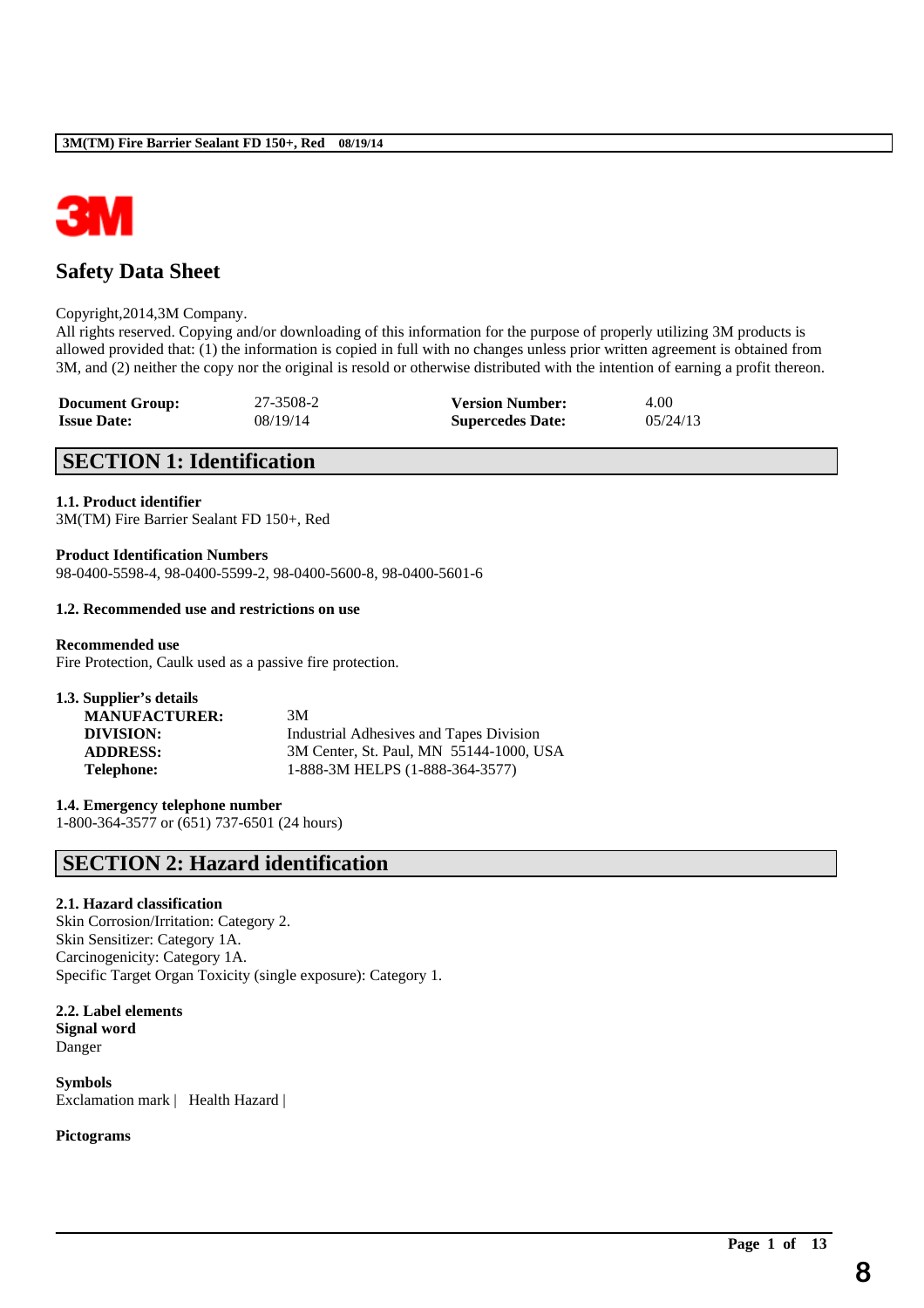

**Hazard Statements** Causes skin irritation. May cause an allergic skin reaction. May cause cancer.

Causes damage to organs: cardiovascular system | nervous system | kidney/urinary tract | respiratory system |

### **Precautionary Statements General:**

Keep out of reach of children. If medical advice is needed, have product container or label at hand.

### **Prevention:**

Obtain special instructions before use. Do not handle until all safety precautions have been read and understood. Do not breathe vapors. Wear protective gloves. Do not eat, drink or smoke when using this product. Wash thoroughly after handling. Contaminated work clothing must not be allowed out of the workplace.

### **Response:**

IF ON SKIN: Wash with plenty of soap and water. If skin irritation or rash occurs: Get medical advice/attention. Take off contaminated clothing and wash it before reuse. IF exposed: Call a POISON CENTER or doctor/physician. IF exposed or concerned: Get medical advice/attention. Specific treatment (see Notes to Physician on this label).

#### **Storage:**

Store locked up.

### **Disposal:**

Dispose of contents/container in accordance with applicable local/regional/national/international regulations.

#### **Notes to Physician:**

This product contains ethylene glycol. Effects of oral ethylene glycol poisoning can be divided into three stages which generally occur over a time-course of hours to days following ingestion: Stage 1 (neurological effects), stage 2 (cardiopulmonary effects) and stage 3 (renal effects). If ethylene glycol poisoning is confirmed, intravenous (IV) administration of ethanol should be considered. Additional pharmacologic and supportive care should be based on the treating physician's judgement.

\_\_\_\_\_\_\_\_\_\_\_\_\_\_\_\_\_\_\_\_\_\_\_\_\_\_\_\_\_\_\_\_\_\_\_\_\_\_\_\_\_\_\_\_\_\_\_\_\_\_\_\_\_\_\_\_\_\_\_\_\_\_\_\_\_\_\_\_\_\_\_\_\_\_\_\_\_\_\_\_\_\_\_\_\_\_\_\_\_\_

#### **2.3. Hazards not otherwise classified**

None.

10% of the mixture consists of ingredients of unknown acute oral toxicity.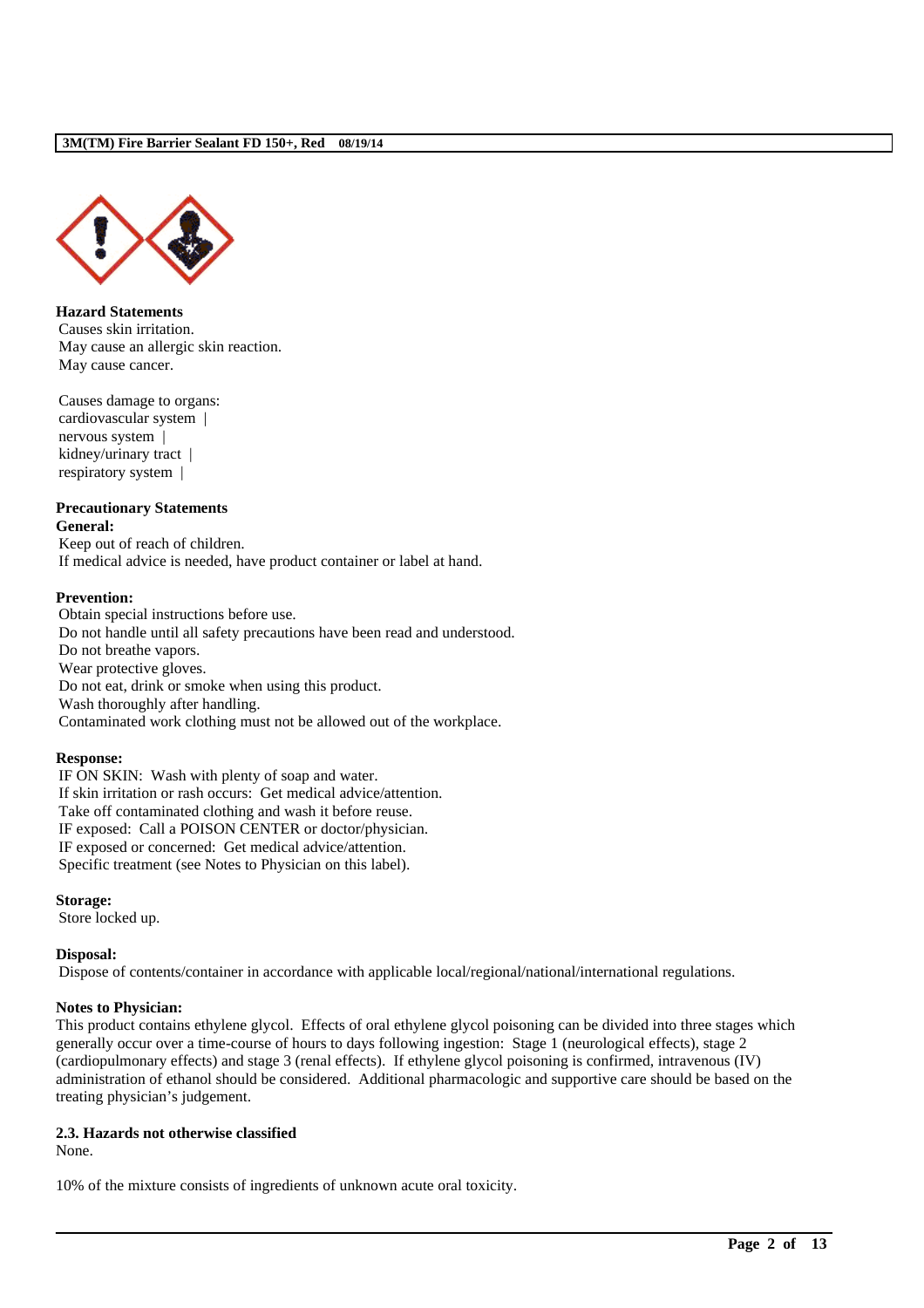31% of the mixture consists of ingredients of unknown acute dermal toxicity. 41% of the mixture consists of ingredients of unknown acute inhalation toxicity.

# **SECTION 3: Composition/information on ingredients**

| Ingredient                              | <b>C.A.S. No.</b> | $%$ by Wt                    |
|-----------------------------------------|-------------------|------------------------------|
| Calcium Carbonate                       | 1317-65-3         | 40 - 70 Trade Secret $*$     |
| Polymer NJTS Reg. No. 04499600-7187     | Trade Secret*     | 10 - 30 Trade Secret $*$     |
| <b>Acrylic Emulsion</b>                 | 70677-00-8        | 5 - 10 Trade Secret *        |
| Water                                   | 7732-18-5         | 5 - 10 Trade Secret *        |
| <b>Mineral Spirits</b>                  | 64742-88-7        | 5 - 10 Trade Secret *        |
| Iron Oxide                              | 1309-37-1         | 1 - 5 Trade Secret *         |
| Ethylene Glycol                         | $107 - 21 - 1$    | 1 - 5 Trade Secret *         |
| Plasticizer                             | 27138-31-4        | 1 - 5 Trade Secret *         |
| Ethyl hydroxyethyl cellulose            | 9004-58-4         | $0.5 - 1.5$ Trade Secret $*$ |
| Quartz Silica                           | 14808-60-7        | $0.1 - 1$ Trade Secret $*$   |
| 5-Chloro-2-Methyl-4-Isothiazoline-3-one | 26172-55-4        | $< 0.1$ Trade Secret *       |
| 2-Methyl-4-Isothiazoline-3-one          | 2682-20-4         | $< 0.1$ Trade Secret *       |

NJTS or NJTSRN: New Jersey Trade Secret Registry Number.

\*The specific chemical identity and/or exact percentage (concentration) of this composition has been withheld as a trade secret.

### **SECTION 4: First aid measures**

### **4.1. Description of first aid measures**

#### **Inhalation:**

Remove person to fresh air. If you feel unwell, get medical attention.

### **Skin Contact:**

Immediately wash with soap and water. Remove contaminated clothing and wash before reuse. If signs/symptoms develop, get medical attention.

### **Eye Contact:**

Flush with large amounts of water. Remove contact lenses if easy to do. Continue rinsing. If signs/symptoms persist, get medical attention.

### **If Swallowed:**

Rinse mouth. If you feel unwell, get medical attention.

### **4.2. Most important symptoms and effects, both acute and delayed**

See Section 11.1. Information on toxicological effects.

### **4.3. Indication of any immediate medical attention and special treatment required**

This product contains ethylene glycol. Effects of oral ethylene glycol poisoning can be divided into three stages which generally occur over a time-course of hours to days following ingestion: Stage 1 (neurological effects), stage 2 (cardiopulmonary effects) and stage 3 (renal effects). If ethylene glycol poisoning is confirmed, intravenous (IV) administration of ethanol should be considered. Additional pharmacologic and supportive care should be based on the treating physician's judgement.

\_\_\_\_\_\_\_\_\_\_\_\_\_\_\_\_\_\_\_\_\_\_\_\_\_\_\_\_\_\_\_\_\_\_\_\_\_\_\_\_\_\_\_\_\_\_\_\_\_\_\_\_\_\_\_\_\_\_\_\_\_\_\_\_\_\_\_\_\_\_\_\_\_\_\_\_\_\_\_\_\_\_\_\_\_\_\_\_\_\_

# **SECTION 5: Fire-fighting measures**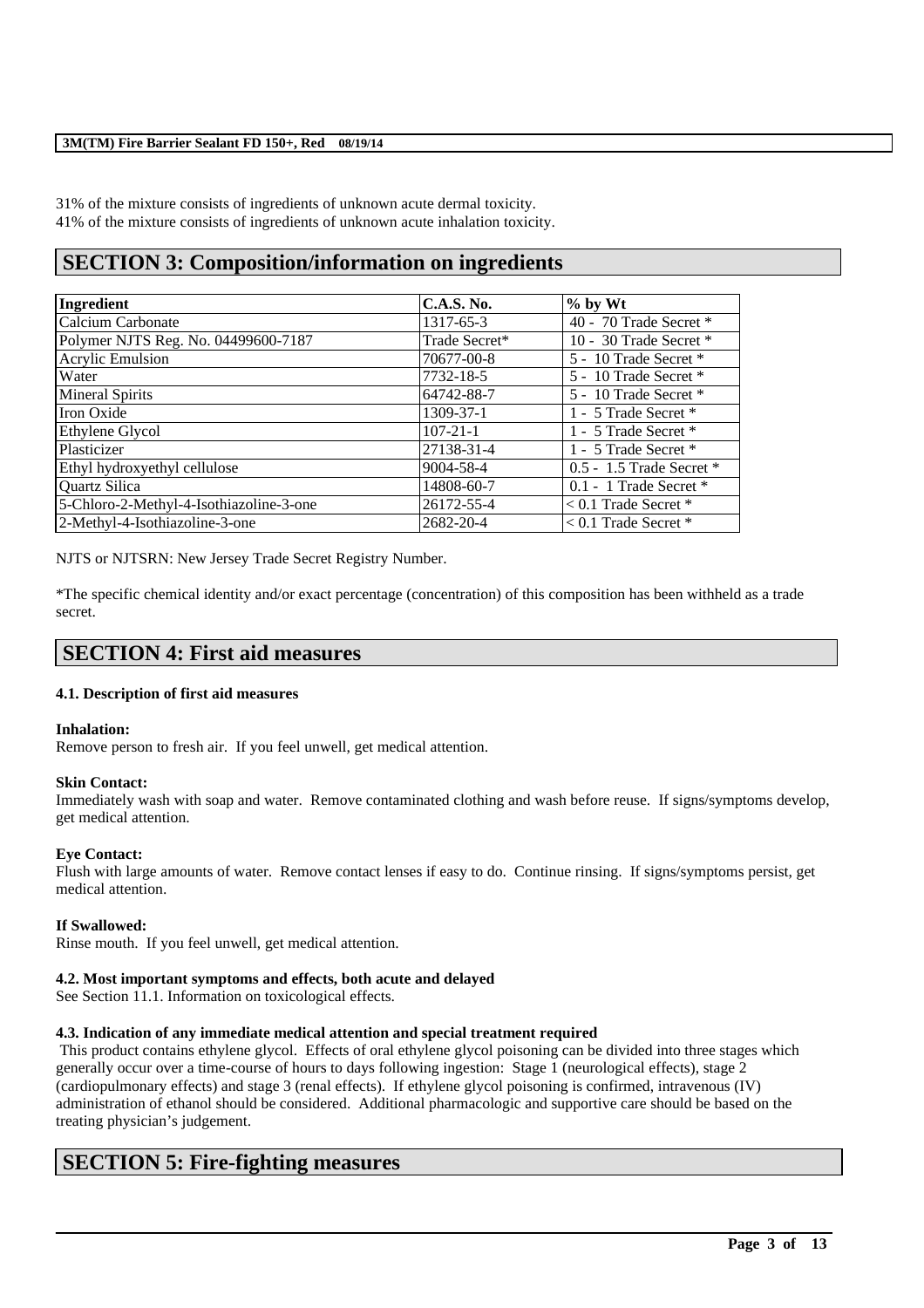### **5.1. Suitable extinguishing media**

Use a fire fighting agent suitable for the surrounding fire.

### **5.2. Special hazards arising from the substance or mixture**

None inherent in this product.

### **5.3. Special protective actions for fire-fighters**

No special protective actions for fire-fighters are anticipated.

## **SECTION 6: Accidental release measures**

### **6.1. Personal precautions, protective equipment and emergency procedures**

Ventilate the area with fresh air. Refer to other sections of this SDS for information regarding physical and health hazards, respiratory protection, ventilation, and personal protective equipment.

### **6.2. Environmental precautions**

Avoid release to the environment.

### **6.3. Methods and material for containment and cleaning up**

Collect as much of the spilled material as possible. Place in a closed container approved for transportation by appropriate authorities. Clean up residue. Seal the container. Dispose of collected material as soon as possible.

## **SECTION 7: Handling and storage**

### **7.1. Precautions for safe handling**

Keep out of reach of children. Do not handle until all safety precautions have been read and understood. Do not breathe dust/fume/gas/mist/vapors/spray. Do not get in eyes, on skin, or on clothing. Do not eat, drink or smoke when using this product. Wash thoroughly after handling. Contaminated work clothing should not be allowed out of the workplace. Avoid release to the environment. Wash contaminated clothing before reuse. Avoid contact with oxidizing agents (eg. chlorine, chromic acid etc.) Use personal protective equipment (gloves, respirators, etc.) as required.

### **7.2. Conditions for safe storage including any incompatibilities**

Store away from oxidizing agents.

### **SECTION 8: Exposure controls/personal protection**

#### **8.1. Control parameters**

### **Occupational exposure limits**

| Ingredient        | <b>C.A.S. No.</b> | Agency       | Limit type                             | <b>Additional Comments</b> |
|-------------------|-------------------|--------------|----------------------------------------|----------------------------|
| Ethylene Glycol   | $107 - 21 - 1$    | <b>ACGIH</b> | CEIL(as aerosol): $100 \text{ mg/m}$ 3 | A4: Not class. as human    |
|                   |                   |              |                                        | carcin                     |
| Ethylene Glycol   | $107 - 21 - 1$    | <b>CMRG</b>  | CEIL(as vapor and                      |                            |
|                   |                   |              | aerosol):100 mg/m3                     |                            |
| Iron Oxide        | 1309-37-1         | <b>OSHA</b>  | TWA(as fume): $10 \text{ mg/m}$ 3      |                            |
| Iron Oxide        | 1309-37-1         | <b>ACGIH</b> | TWA(respirable fraction):5             | A4: Not class, as human    |
|                   |                   |              | mg/m3                                  | carcin                     |
| Calcium Carbonate | 1317-65-3         | <b>OSHA</b>  | TWA(as total dust):15                  |                            |
|                   |                   |              | mg/m3;TWA(respirable                   |                            |
|                   |                   |              | fraction): $5 \text{ mg/m}$ 3          |                            |
| Quartz Silica     | 14808-60-7        | <b>OSHA</b>  | TWA concentration(as total             |                            |
|                   |                   |              | dust): $0.3$ mg/m3;TWA                 |                            |
|                   |                   |              | concentration(respirable):0.1          |                            |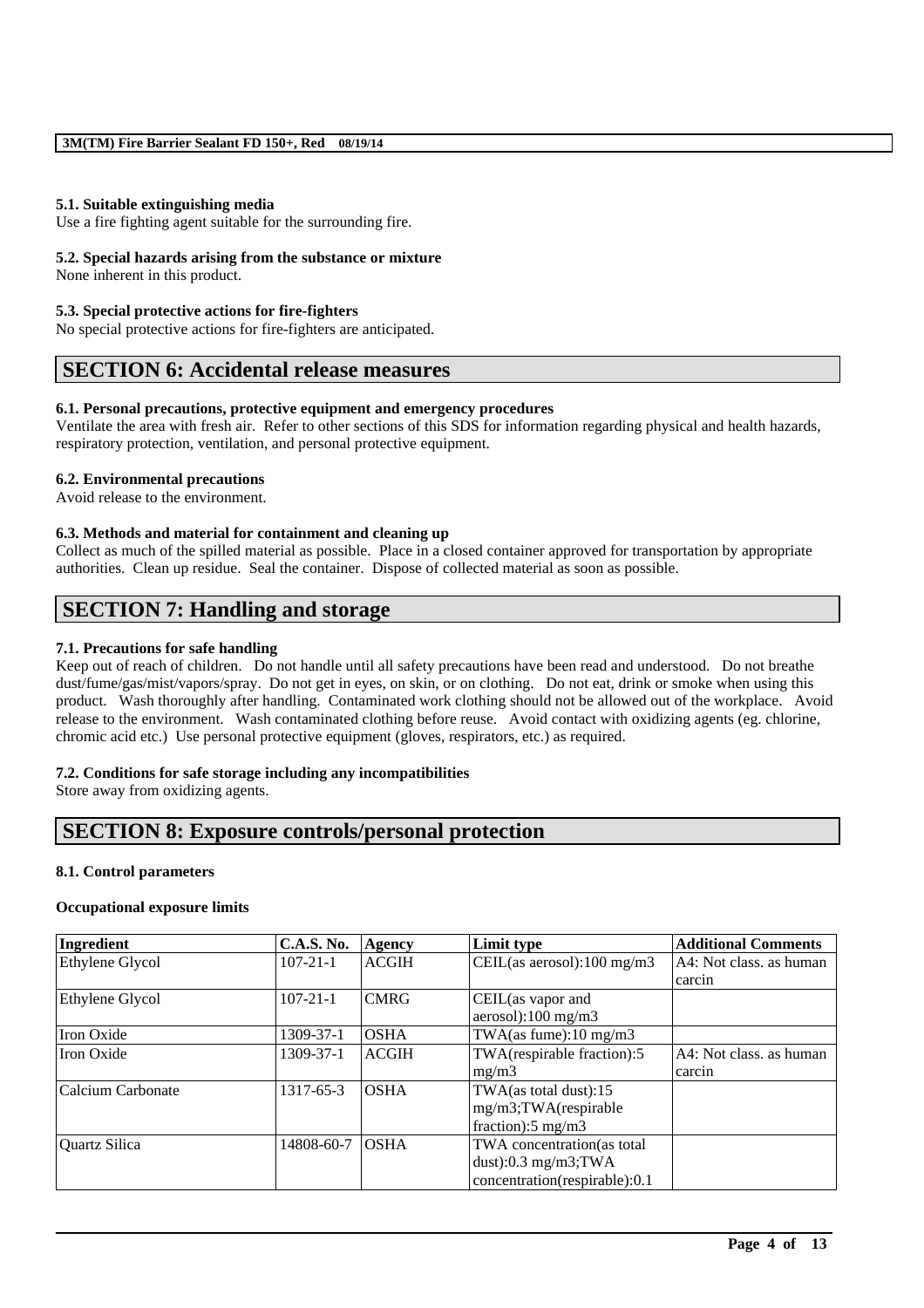|                                |                 |             | $mg/m3(2.4$ millions of                |                     |
|--------------------------------|-----------------|-------------|----------------------------------------|---------------------|
|                                |                 |             | particles/cu. ft.)                     |                     |
| Quartz Silica                  | 14808-60-7      | ACGH        | TWA(respirable                         | A2: Suspected human |
|                                |                 |             | fraction): $0.025$ mg/m3               | carcin.             |
| $5$ -Chloro-2-Methyl-4-        | 26172-55-4 CMRG |             | $TWA:0.076$ mg/m3;STEL:0.23 Sensitizer |                     |
| Isothiazoline-3-one            |                 |             | mg/m3                                  |                     |
| 2-Methyl-4-Isothiazoline-3-one | $2682 - 20 - 4$ | <b>CMRG</b> | TWA:1.5 mg/m3;STEL:4.5                 | Sensitizer          |
|                                |                 |             | mg/m3                                  |                     |
| <b>Mineral Spirits</b>         | 64742-88-7      | <b>CMRG</b> | $TWA:100$ ppm                          |                     |

ACGIH : American Conference of Governmental Industrial Hygienists

AIHA : American Industrial Hygiene Association

CMRG : Chemical Manufacturer's Recommended Guidelines

OSHA : United States Department of Labor - Occupational Safety and Health Administration

TWA: Time-Weighted-Average

STEL: Short Term Exposure Limit

CEIL: Ceiling

#### **8.2. Exposure controls**

### **8.2.1. Engineering controls**

Use general dilution ventilation and/or local exhaust ventilation to control airborne exposures to below relevant Exposure Limits and/or control dust/fume/gas/mist/vapors/spray. If ventilation is not adequate, use respiratory protection equipment.

### **8.2.2. Personal protective equipment (PPE)**

### **Eye/face protection**

Select and use eye/face protection to prevent contact based on the results of an exposure assessment. The following eye/face protection(s) are recommended: Safety Glasses with side shields

### **Skin/hand protection**

Select and use gloves and/or protective clothing approved to relevant local standards to prevent skin contact based on the results of an exposure assessment. Selection should be based on use factors such as exposure levels, concentration of the substance or mixture, frequency and duration, physical challenges such as temperature extremes, and other use conditions. Consult with your glove and/or protective clothing manufacturer for selection of appropriate compatible gloves/protective clothing. Note: Nitrile gloves may be worn over polymer laminate gloves to improve dexterity. Gloves made from the following material(s) are recommended: Polymer laminate

#### **Respiratory protection**

An exposure assessment may be needed to decide if a respirator is required. If a respirator is needed, use respirators as part of a full respiratory protection program. Based on the results of the exposure assessment, select from the following respirator type(s) to reduce inhalation exposure:

\_\_\_\_\_\_\_\_\_\_\_\_\_\_\_\_\_\_\_\_\_\_\_\_\_\_\_\_\_\_\_\_\_\_\_\_\_\_\_\_\_\_\_\_\_\_\_\_\_\_\_\_\_\_\_\_\_\_\_\_\_\_\_\_\_\_\_\_\_\_\_\_\_\_\_\_\_\_\_\_\_\_\_\_\_\_\_\_\_\_

Half facepiece or full facepiece air-purifying respirator suitable for organic vapors

For questions about suitability for a specific application, consult with your respirator manufacturer.

### **SECTION 9: Physical and chemical properties**

### **9.1. Information on basic physical and chemical properties**

**General Physical Form:** Solid **Specific Physical Form:** Paste **Odor, Color, Grade:** Red paste with low odor **Odor threshold** *No Data Available* **Melting point** *No Data Available* **Flash Point** No flash point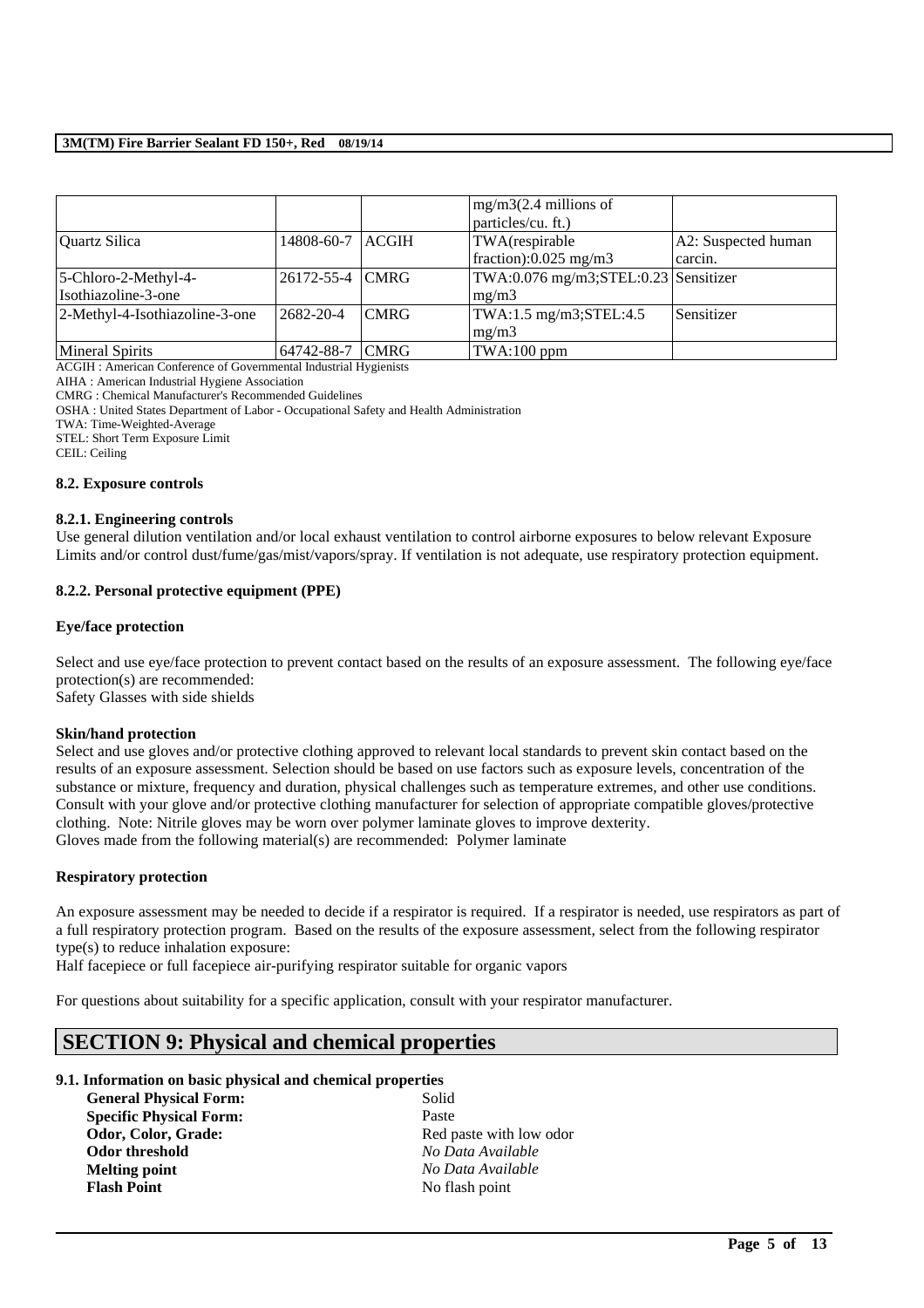| Not Classified             |
|----------------------------|
| Not Applicable             |
| Not Applicable             |
| 1.45 [ $RefStd: WATER=1$ ] |
| No Data Available          |
| Not Applicable             |
| No Data Available          |
| $< 15 %$ weight            |
| $< 250$ g/l                |
|                            |

## **SECTION 10: Stability and reactivity**

### **10.1. Reactivity**

This material is considered to be non reactive under normal use conditions.

#### **10.2. Chemical stability** Stable.

**10.3. Possibility of hazardous reactions** Hazardous polymerization will not occur.

#### **10.4. Conditions to avoid** None known.

**10.5. Incompatible materials** Strong oxidizing agents

### **10.6. Hazardous decomposition products**

**Substance**<br> **Carbon monoxide**<br> **Carbon monoxide**<br> **Condition**<br> **Condition**<br> **Condition** Carbon monoxide

Carbon dioxide Not Specified

## **SECTION 11: Toxicological information**

**The information below may not be consistent with the material classification in Section 2 if specific ingredient classifications are mandated by a competent authority. In addition, toxicological data on ingredients may not be reflected in the material classification and/or the signs and symptoms of exposure, because an ingredient may be present below the threshold for labeling, an ingredient may not be available for exposure, or the data may not be relevant to the material as a whole.**

**11.1. Information on Toxicological effects**

**Signs and Symptoms of Exposure**

### **Based on test data and/or information on the components, this material may produce the following health effects:**

### **Inhalation:**

Respiratory Tract Irritation: Signs/symptoms may include cough, sneezing, nasal discharge, headache, hoarseness, and nose and throat pain.

\_\_\_\_\_\_\_\_\_\_\_\_\_\_\_\_\_\_\_\_\_\_\_\_\_\_\_\_\_\_\_\_\_\_\_\_\_\_\_\_\_\_\_\_\_\_\_\_\_\_\_\_\_\_\_\_\_\_\_\_\_\_\_\_\_\_\_\_\_\_\_\_\_\_\_\_\_\_\_\_\_\_\_\_\_\_\_\_\_\_

May cause target organ effects after inhalation.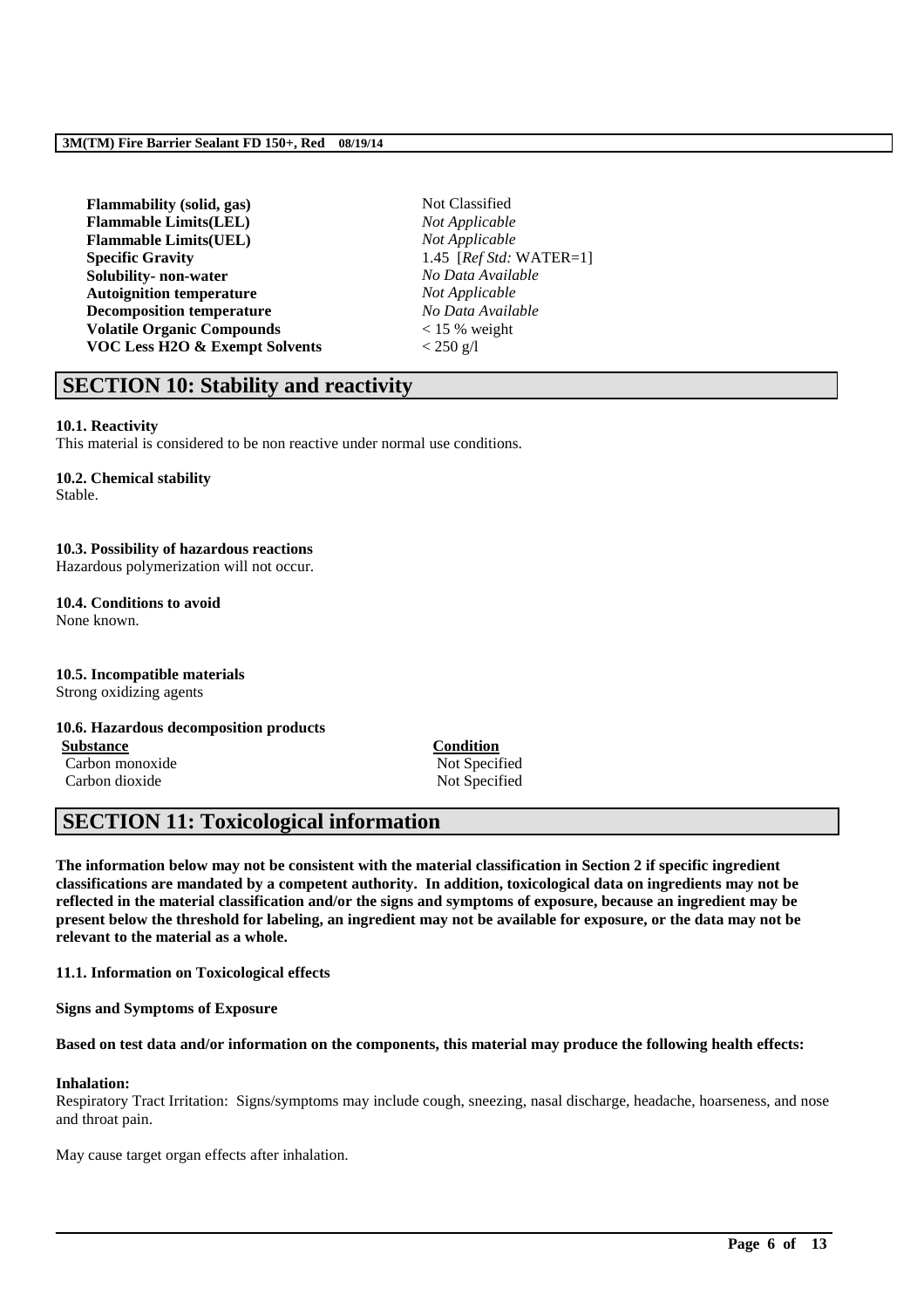### **Skin Contact:**

Skin Irritation: Signs/symptoms may include localized redness, swelling, itching, dryness, cracking, blistering, and pain. Allergic Skin Reaction (non-photo induced): Signs/symptoms may include redness, swelling, blistering, and itching.

### **Eye Contact:**

Contact with the eyes during product use is not expected to result in significant irritation.

### **Ingestion:**

Gastrointestinal Irritation: Signs/symptoms may include abdominal pain, stomach upset, nausea, vomiting and diarrhea.

May cause target organ effects after ingestion.

### **Target Organ Effects:**

### **Single exposure may cause:**

Cardiac Effects: Signs/symptoms may include irregular heartbeat (arrhythmia), changes in heart rate, damage to heart muscle, heart attack, and may be fatal.

Neurological Effects: Signs/symptoms may include personality changes, lack of coordination, sensory loss, tingling or numbness of the extremities, weakness, tremors, and/or changes in blood pressure and heart rate.

Respiratory Effects: Signs/symptoms may include cough, shortness of breath, chest tightness, wheezing, increased heart rate, bluish colored skin (cyanosis), sputum production, changes in lung function tests, and/or respiratory failure.

Kidney/Bladder Effects: Signs/symptoms may include changes in urine production, abdominal or lower back pain, increased protein in urine, increased blood urea nitrogen (BUN), blood in urine, and painful urination.

### **Carcinogenicity:**

Contains a chemical or chemicals which can cause cancer.

| Ingredient                  | C.A.S. No. | <b>Class Description</b>         | <b>Regulation</b>                           |
|-----------------------------|------------|----------------------------------|---------------------------------------------|
| <b>SILICA. CRYS AIRRESP</b> | .4808-60-7 | Known human carcinogen           | Toxicology Program Carcinogens<br>National  |
| <b>Ouartz Silica</b>        | ،4808-60-7 | l irn.<br>Carcinogenic to humans | International Agency for Research on Cancer |

#### **Toxicological Data**

If a component is disclosed in section 3 but does not appear in a table below, either no data are available for that endpoint or the data are not sufficient for classification.

#### **Acute Toxicity**

| <b>Name</b>                         | Route       | <b>Species</b> | <b>Value</b>                                      |
|-------------------------------------|-------------|----------------|---------------------------------------------------|
| Overall product                     | Dermal      |                | No data available; calculated $ATE > 5,000$ mg/kg |
| Overall product                     | Inhalation- |                | No data available; calculated $ATE > 50$ mg/l     |
|                                     | Vapor(4 hr) |                |                                                   |
| Overall product                     | Ingestion   |                | No data available; calculated $ATE > 5,000$ mg/kg |
| Calcium Carbonate                   | Dermal      | Rat            | $LD50 > 2,000$ mg/kg                              |
| Calcium Carbonate                   | Inhalation- | Rat            | $LC50$ 3.0 mg/l                                   |
|                                     | Dust/Mist   |                |                                                   |
|                                     | (4 hours)   |                |                                                   |
| Calcium Carbonate                   | Ingestion   | Rat            | LD50 $6,450$ mg/kg                                |
| Polymer NJTS Reg. No. 04499600-7187 | Ingestion   | Rat            | $LD50 > 2,000$ mg/kg                              |
| <b>Mineral Spirits</b>              | Inhalation- |                | LC50 estimated to be $20 - 50$ mg/l               |
|                                     | Vapor       |                |                                                   |
| <b>Mineral Spirits</b>              | Dermal      | Rabbit         | $LD50 > 3,000$ mg/kg                              |
| <b>Mineral Spirits</b>              | Ingestion   | Rat            | $LD50 > 5,000$ mg/kg                              |
| Plasticizer                         | Dermal      | Rat            | $LD50 > 2,000$ mg/kg                              |
| Plasticizer                         | Inhalation- | Rat            | $LC50 > 200$ mg/l                                 |
|                                     | Dust/Mist   |                |                                                   |
|                                     | (4 hours)   |                |                                                   |
| Plasticizer                         | Ingestion   | Rat            | LD50 $3,295$ mg/kg                                |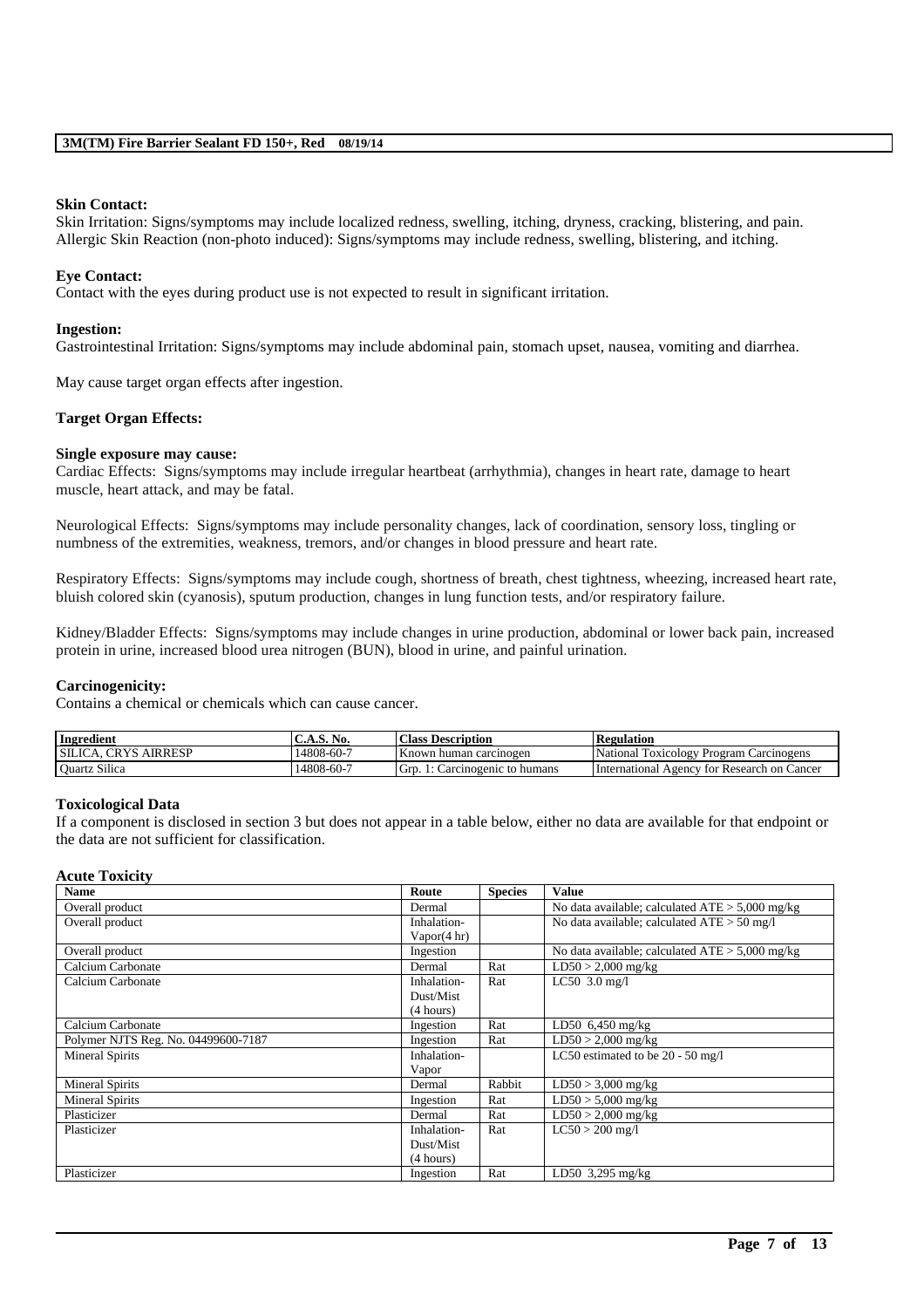| Iron Oxide                              | Dermal      | Not.      | LD50 $3,100$ mg/kg                   |
|-----------------------------------------|-------------|-----------|--------------------------------------|
|                                         |             | available |                                      |
| Iron Oxide                              | Ingestion   | Not.      | LD50 $3,700$ mg/kg                   |
|                                         |             | available |                                      |
| Ethylene Glycol                         | Ingestion   | Human     | LD50 $1,600$ mg/kg                   |
| Ethylene Glycol                         | Inhalation- | Other     | LC50 estimated to be $5 - 12.5$ mg/l |
|                                         | Dust/Mist   |           |                                      |
|                                         | (4 hours)   |           |                                      |
| Ethylene Glycol                         | Dermal      | Rabbit    | $9,530$ mg/kg                        |
| Ethyl hydroxyethyl cellulose            | Ingestion   | Rat       | $LD50 > 10,000$ mg/kg                |
| <b>Ouartz Silica</b>                    | Dermal      |           | LD50 estimated to be $> 5,000$ mg/kg |
| <b>Ouartz Silica</b>                    | Ingestion   |           | LD50 estimated to be $> 5,000$ mg/kg |
| 2-Methyl-4-Isothiazoline-3-one          | Dermal      | Rabbit    | LD50 $87 \text{ mg/kg}$              |
| 5-Chloro-2-Methyl-4-Isothiazoline-3-one | Dermal      | Rabbit    | LD50 87 mg/kg                        |
| 2-Methyl-4-Isothiazoline-3-one          | Inhalation- | Rat       | $LC50$ 0.33 mg/l                     |
|                                         | Dust/Mist   |           |                                      |
|                                         | (4 hours)   |           |                                      |
| 2-Methyl-4-Isothiazoline-3-one          | Ingestion   | Rat       | LD50 $40$ mg/kg                      |
| 5-Chloro-2-Methyl-4-Isothiazoline-3-one | Inhalation- | Rat       | $LC50$ 0.33 mg/l                     |
|                                         | Dust/Mist   |           |                                      |
|                                         | (4 hours)   |           |                                      |
| 5-Chloro-2-Methyl-4-Isothiazoline-3-one | Ingestion   | Rat       | LD50 $40$ mg/kg                      |

ATE = acute toxicity estimate

### **Skin Corrosion/Irritation**

| <b>Name</b>                             | <b>Species</b> | <b>Value</b>              |
|-----------------------------------------|----------------|---------------------------|
| Calcium Carbonate                       | Rabbit         | No significant irritation |
| Polymer NJTS Reg. No. 04499600-7187     | Rabbit         | Minimal irritation        |
| <b>Mineral Spirits</b>                  | Rabbit         | Irritant                  |
| Plasticizer                             | Rabbit         | No significant irritation |
| Iron Oxide                              | Rabbit         | No significant irritation |
| Ethylene Glycol                         | Rabbit         | Minimal irritation        |
| Ethyl hydroxyethyl cellulose            |                | Minimal irritation        |
| <b>Ouartz Silica</b>                    |                | No significant irritation |
| 2-Methyl-4-Isothiazoline-3-one          | Rabbit         | Corrosive                 |
| 5-Chloro-2-Methyl-4-Isothiazoline-3-one | Rabbit         | Corrosive                 |

### **Serious Eye Damage/Irritation**

| <b>Name</b>                             | <b>Species</b> | <b>Value</b>              |
|-----------------------------------------|----------------|---------------------------|
| Calcium Carbonate                       | Rabbit         | No significant irritation |
| Polymer NJTS Reg. No. 04499600-7187     |                | Mild irritant             |
| Mineral Spirits                         | Rabbit         | No significant irritation |
| Plasticizer                             | Rabbit         | No significant irritation |
| Iron Oxide                              | Rabbit         | No significant irritation |
| Ethylene Glycol                         | Rabbit         | Mild irritant             |
| Ethyl hydroxyethyl cellulose            |                | Mild irritant             |
| 2-Methyl-4-Isothiazoline-3-one          | Rabbit         | Corrosive                 |
| 5-Chloro-2-Methyl-4-Isothiazoline-3-one | Rabbit         | Corrosive                 |

### **Skin Sensitization**

| Name                                    | <b>Species</b> | <b>Value</b>                                   |
|-----------------------------------------|----------------|------------------------------------------------|
| <b>Mineral Spirits</b>                  | Guinea         | Not sensitizing                                |
|                                         | pig            |                                                |
| Plasticizer                             | Guinea         | Not sensitizing                                |
|                                         | pig            |                                                |
| Iron Oxide                              | Human          | Some positive data exist, but the data are not |
|                                         |                | sufficient for classification                  |
| Ethylene Glycol                         | Human          | Some positive data exist, but the data are not |
|                                         |                | sufficient for classification                  |
| 2-Methyl-4-Isothiazoline-3-one          | Human          | Sensitizing                                    |
|                                         | and            |                                                |
|                                         | animal         |                                                |
| 5-Chloro-2-Methyl-4-Isothiazoline-3-one | Human          | Sensitizing                                    |
|                                         | and            |                                                |
|                                         | animal         |                                                |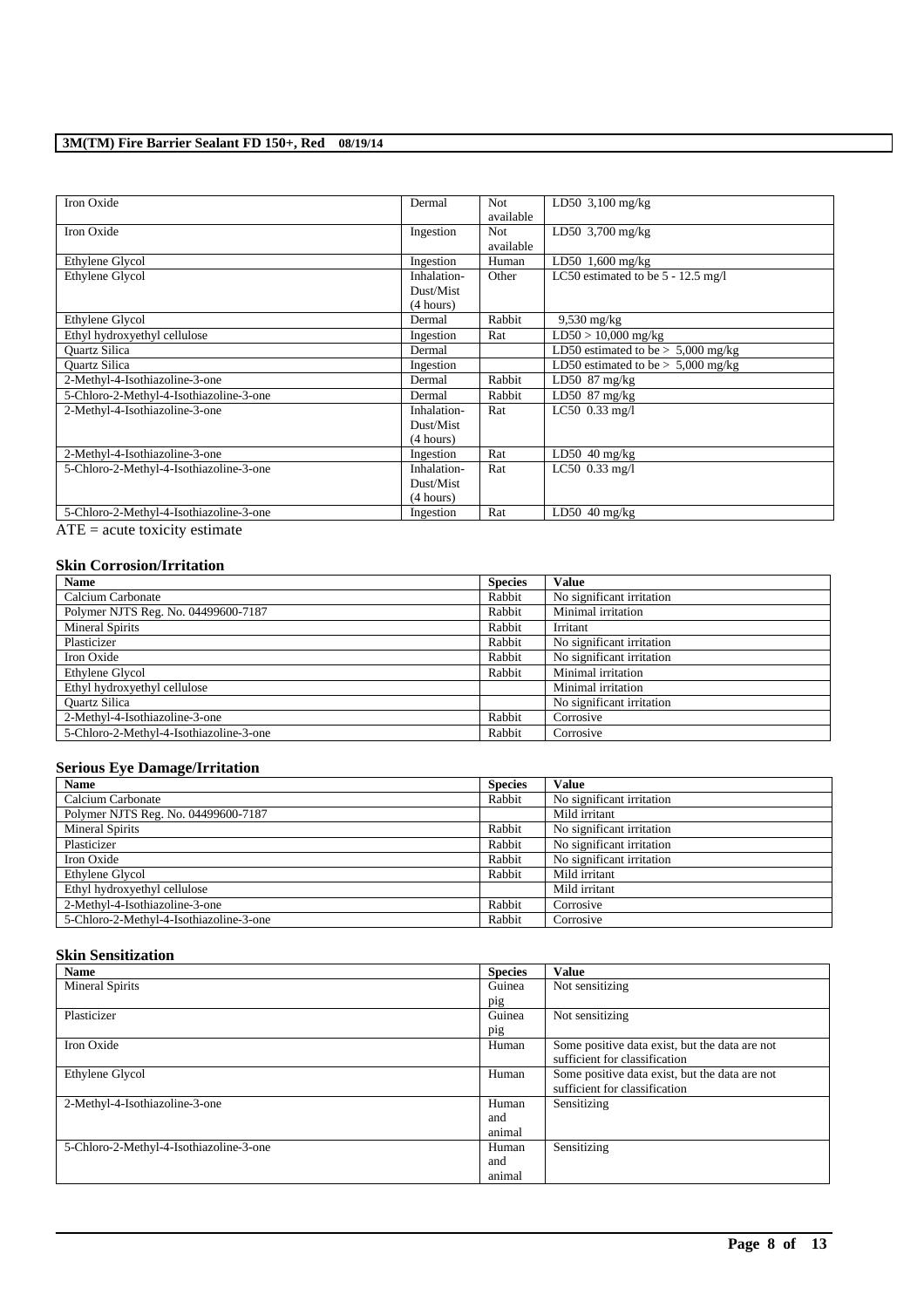### **Photosensitization**

| <b>Name</b>                             | <b>Species</b> | <b>Value</b>    |
|-----------------------------------------|----------------|-----------------|
| 2-Methyl-4-Isothiazoline-3-one          | Human          | Not sensitizing |
|                                         | and            |                 |
|                                         | animal         |                 |
| 5-Chloro-2-Methyl-4-Isothiazoline-3-one | Human          | Not sensitizing |
|                                         | and            |                 |
|                                         | animal         |                 |

### **Respiratory Sensitization**

| . .<br>Name |  | species | alue |
|-------------|--|---------|------|
|             |  |         |      |

### **Germ Cell Mutagenicity**

| <b>Name</b>                             | Route    | Value                                                                           |
|-----------------------------------------|----------|---------------------------------------------------------------------------------|
| <b>Mineral Spirits</b>                  | In vivo  | Not mutagenic                                                                   |
| <b>Mineral Spirits</b>                  | In Vitro | Some positive data exist, but the data are not<br>sufficient for classification |
| Plasticizer                             | In Vitro | Not mutagenic                                                                   |
| Iron Oxide                              | In Vitro | Not mutagenic                                                                   |
| Ethylene Glycol                         | In Vitro | Not mutagenic                                                                   |
| Ethylene Glycol                         | In vivo  | Not mutagenic                                                                   |
| <b>Ouartz Silica</b>                    | In Vitro | Some positive data exist, but the data are not<br>sufficient for classification |
| <b>Ouartz Silica</b>                    | In vivo  | Some positive data exist, but the data are not<br>sufficient for classification |
| 2-Methyl-4-Isothiazoline-3-one          | In vivo  | Not mutagenic                                                                   |
| 2-Methyl-4-Isothiazoline-3-one          | In Vitro | Some positive data exist, but the data are not<br>sufficient for classification |
| 5-Chloro-2-Methyl-4-Isothiazoline-3-one | In vivo  | Not mutagenic                                                                   |
| 5-Chloro-2-Methyl-4-Isothiazoline-3-one | In Vitro | Some positive data exist, but the data are not<br>sufficient for classification |

### **Carcinogenicity**

| <b>Name</b>                             | Route      | <b>Species</b>                | Value                                                                           |
|-----------------------------------------|------------|-------------------------------|---------------------------------------------------------------------------------|
| <b>Mineral Spirits</b>                  | Dermal     | Mouse                         | Some positive data exist, but the data are not<br>sufficient for classification |
| <b>Mineral Spirits</b>                  | Inhalation | Human<br>and<br>animal        | Some positive data exist, but the data are not<br>sufficient for classification |
| Iron Oxide                              | Inhalation | Human                         | Some positive data exist, but the data are not<br>sufficient for classification |
| Ethylene Glycol                         | Ingestion  | Multiple<br>animal<br>species | Not carcinogenic                                                                |
| Quartz Silica                           | Inhalation | Human<br>and<br>animal        | Carcinogenic                                                                    |
| 2-Methyl-4-Isothiazoline-3-one          | Dermal     | Mouse                         | Not carcinogenic                                                                |
| 2-Methyl-4-Isothiazoline-3-one          | Ingestion  | Rat                           | Not carcinogenic                                                                |
| 5-Chloro-2-Methyl-4-Isothiazoline-3-one | Dermal     | Mouse                         | Not carcinogenic                                                                |
| 5-Chloro-2-Methyl-4-Isothiazoline-3-one | Ingestion  | Rat                           | Not carcinogenic                                                                |

### **Reproductive Toxicity**

## **Reproductive and/or Developmental Effects**

| <b>Name</b>       | Route      | <b>Value</b>             | <b>Species</b> | <b>Test Result</b> | <b>Exposure</b> |
|-------------------|------------|--------------------------|----------------|--------------------|-----------------|
|                   |            |                          |                |                    | <b>Duration</b> |
| Calcium Carbonate | Ingestion  | Not toxic to development | Rat            | NOAEL 625          | premating $&$   |
|                   |            |                          |                | mg/kg/day          | during          |
|                   |            |                          |                |                    | gestation       |
| Mineral Spirits   | Inhalation | Not toxic to development | Rat            | <b>NOAEL 2.4</b>   | during          |
|                   |            |                          |                | mg/                | organogenesi    |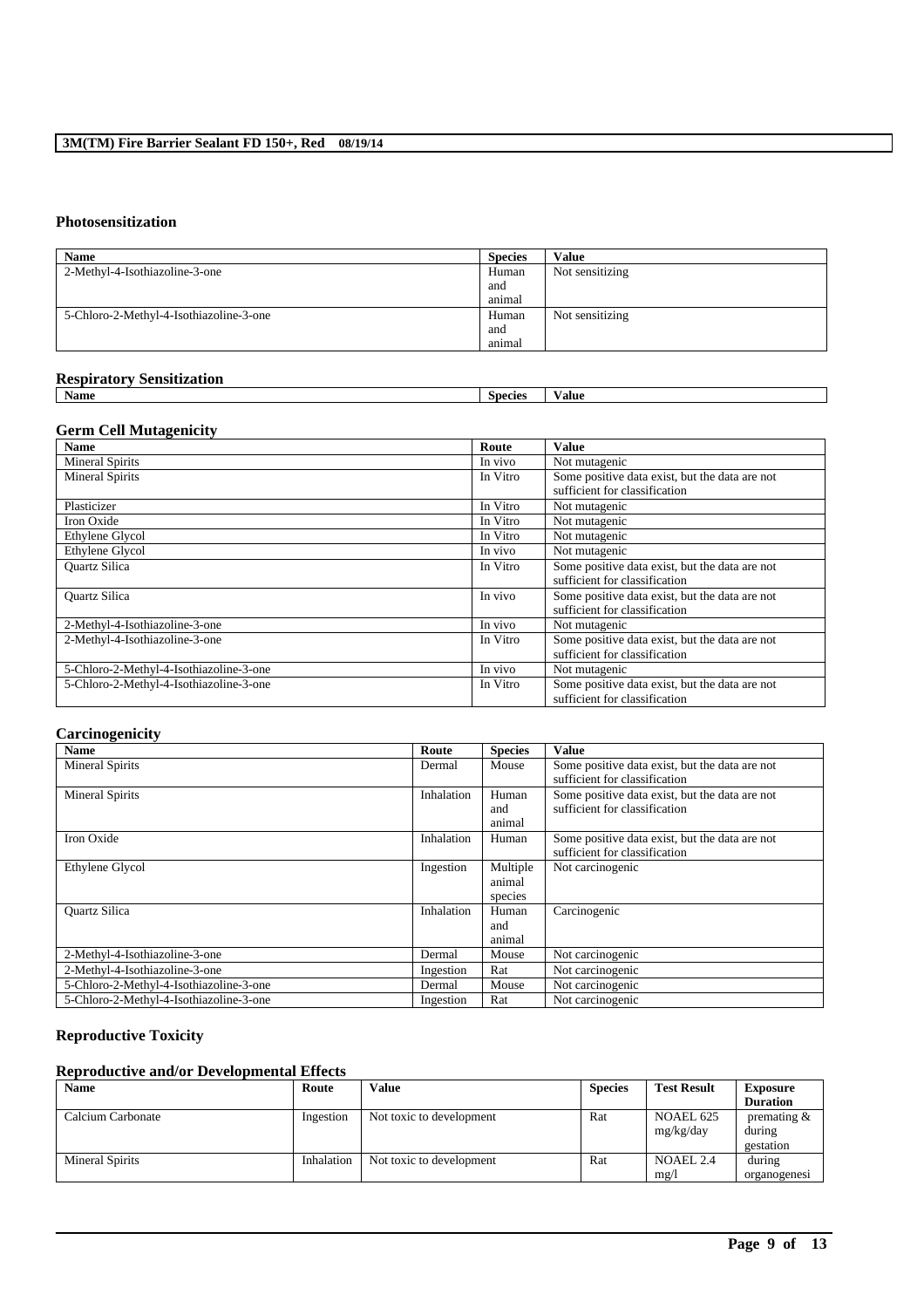|                                         |            |                                                                                                  |                               |                                    | S                                                 |
|-----------------------------------------|------------|--------------------------------------------------------------------------------------------------|-------------------------------|------------------------------------|---------------------------------------------------|
| Plasticizer                             | Ingestion  | Not toxic to female reproduction                                                                 | Rat                           | <b>NOAEL 500</b><br>mg/kg/day      | 2 generation                                      |
| Plasticizer                             | Ingestion  | Not toxic to male reproduction                                                                   | Rat                           | <b>NOAEL 400</b><br>mg/kg/day      | 2 generation                                      |
| Plasticizer                             | Ingestion  | Some positive developmental data exist,<br>but the data are not sufficient for<br>classification | Rat                           | <b>NOAEL</b><br>1.000<br>mg/kg/day | during<br>gestation                               |
| Ethylene Glycol                         | Ingestion  | Not toxic to female reproduction                                                                 | Multiple<br>animal<br>species | <b>NOAEL</b><br>1.000<br>mg/kg/day | 2 years                                           |
| Ethylene Glycol                         | Ingestion  | Not toxic to male reproduction                                                                   | Multiple<br>animal<br>species | <b>NOAEL</b><br>1.000<br>mg/kg/day | 2 years                                           |
| Ethylene Glycol                         | Dermal     | Some positive developmental data exist,<br>but the data are not sufficient for<br>classification | Mouse                         | <b>NOAEL</b><br>3.549<br>mg/kg/day | during<br>organogenesi<br>S                       |
| Ethylene Glycol                         | Ingestion  | Some positive developmental data exist,<br>but the data are not sufficient for<br>classification | Mouse                         | <b>LOAEL 750</b><br>mg/kg/day      | during<br>organogenesi<br>s                       |
| Ethylene Glycol                         | Inhalation | Some positive developmental data exist,<br>but the data are not sufficient for<br>classification | Mouse                         | <b>NOAEL</b><br>1.000<br>mg/kg/day | during<br>organogenesi<br>$\overline{\mathbf{s}}$ |
| 2-Methyl-4-Isothiazoline-3-one          | Ingestion  | Not toxic to female reproduction                                                                 | Rat                           | NOAEL 10<br>mg/kg/day              | 2 generation                                      |
| 2-Methyl-4-Isothiazoline-3-one          | Ingestion  | Not toxic to male reproduction                                                                   | Rat                           | NOAEL 10<br>mg/kg/day              | 2 generation                                      |
| 2-Methyl-4-Isothiazoline-3-one          | Ingestion  | Not toxic to development                                                                         | Rat                           | NOAEL 15<br>mg/kg/day              | during<br>organogenesi<br>S                       |
| 5-Chloro-2-Methyl-4-Isothiazoline-3-one | Ingestion  | Not toxic to female reproduction                                                                 | Rat                           | NOAEL 10<br>mg/kg/day              | 2 generation                                      |
| 5-Chloro-2-Methyl-4-Isothiazoline-3-one | Ingestion  | Not toxic to male reproduction                                                                   | Rat                           | <b>NOAEL 10</b><br>mg/kg/day       | 2 generation                                      |
| 5-Chloro-2-Methyl-4-Isothiazoline-3-one | Ingestion  | Not toxic to development                                                                         | Rat                           | NOAEL 15<br>mg/kg/day              | during<br>organogenesi<br>S                       |

# **Target Organ(s)**

## **Specific Target Organ Toxicity - single exposure**

| <b>Name</b>                        | Route      | <b>Target Organ(s)</b>                                                       | <b>Value</b>                                                                       | <b>Species</b>               | <b>Test Result</b>                   | <b>Exposure</b><br><b>Duration</b> |
|------------------------------------|------------|------------------------------------------------------------------------------|------------------------------------------------------------------------------------|------------------------------|--------------------------------------|------------------------------------|
| Calcium Carbonate                  | Inhalation | respiratory system                                                           | All data are negative                                                              | Rat                          | <b>NOAEL</b><br>$0.812 \text{ mg}/1$ | 90 minutes                         |
| <b>Mineral Spirits</b>             | Inhalation | central nervous<br>system depression                                         | May cause drowsiness or<br>dizziness                                               | Human<br>and<br>animal       | <b>NOAEL Not</b><br>available        |                                    |
| <b>Mineral Spirits</b>             | Inhalation | respiratory irritation                                                       | Some positive data exist, but the<br>data are not sufficient for<br>classification |                              | <b>NOAEL Not</b><br>available        |                                    |
| <b>Mineral Spirits</b>             | Inhalation | nervous system                                                               | Some positive data exist, but the<br>data are not sufficient for<br>classification | Dog                          | NOAEL 6.5<br>mg/l                    | 4 hours                            |
| Ethylene Glycol                    | Ingestion  | heart   nervous<br>system   kidney<br>and/or bladder  <br>respiratory system | Causes damage to organs                                                            | Human                        | <b>NOAEL Not</b><br>available        | poisoning<br>and/or abuse          |
| Ethylene Glycol                    | Ingestion  | central nervous<br>system depression                                         | May cause drowsiness or<br>dizziness                                               | Human                        | <b>NOAEL Not</b><br>available        | poisoning<br>and/or abuse          |
| Ethylene Glycol                    | Ingestion  | liver                                                                        | Some positive data exist, but the<br>data are not sufficient for<br>classification | Human                        | <b>NOAEL Not</b><br>available        | poisoning<br>and/or abuse          |
| 2-Methyl-4-Isothiazoline-<br>3-one | Inhalation | respiratory irritation                                                       | Some positive data exist, but the<br>data are not sufficient for<br>classification | similar<br>health<br>hazards | <b>NOAEL Not</b><br>available        |                                    |
| 5-Chloro-2-Methyl-4-               | Inhalation | respiratory irritation                                                       | Some positive data exist, but the                                                  | similar                      | <b>NOAEL Not</b>                     |                                    |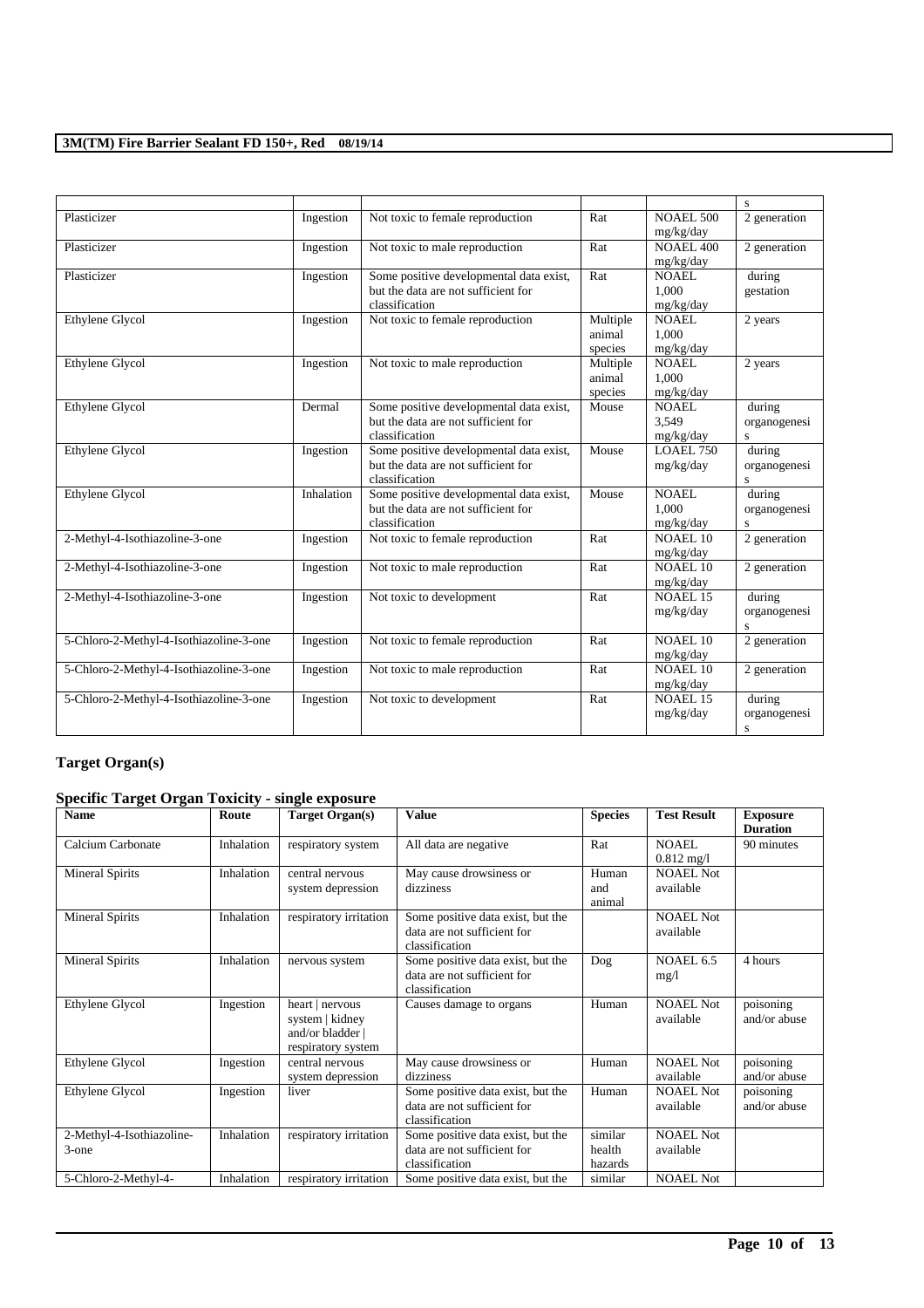| -one<br>ISO1<br>:h1azol1ne | .<br>data<br>śП<br>$\gamma$ en<br>tor<br>are<br>- ne<br>10<br>*ication<br>$\sim$<br>ла | health<br>hazards | Q <sub>T</sub><br>lable<br>мπ |  |
|----------------------------|----------------------------------------------------------------------------------------|-------------------|-------------------------------|--|
|----------------------------|----------------------------------------------------------------------------------------|-------------------|-------------------------------|--|

### **Specific Target Organ Toxicity - repeated exposure**

| <b>Name</b>            | Route      | <b>Target Organ(s)</b>                                                                        | <b>Value</b>                                                                       | <b>Species</b>                | <b>Test Result</b>                  | <b>Exposure</b><br><b>Duration</b> |
|------------------------|------------|-----------------------------------------------------------------------------------------------|------------------------------------------------------------------------------------|-------------------------------|-------------------------------------|------------------------------------|
| Calcium Carbonate      | Inhalation | respiratory system                                                                            | Some positive data exist, but the<br>data are not sufficient for<br>classification | Human                         | <b>NOAEL Not</b><br>available       | occupational<br>exposure           |
| <b>Mineral Spirits</b> | Inhalation | nervous system                                                                                | Some positive data exist, but the<br>data are not sufficient for<br>classification | Rat                           | LOAEL 4.6<br>mg/1                   | 6 months                           |
| <b>Mineral Spirits</b> | Inhalation | kidney and/or<br>bladder                                                                      | Some positive data exist, but the<br>data are not sufficient for<br>classification | Rat                           | LOAEL 1.9<br>mg/1                   | 13 weeks                           |
| <b>Mineral Spirits</b> | Inhalation | respiratory system                                                                            | Some positive data exist, but the<br>data are not sufficient for<br>classification | Multiple<br>animal<br>species | NOAEL 0.6<br>mg/1                   | 90 days                            |
| <b>Mineral Spirits</b> | Inhalation | bone, teeth, nails,<br>and/or hair   blood  <br>liver   muscles                               | All data are negative                                                              | Rat                           | NOAEL 5.6<br>mg/1                   | 12 weeks                           |
| <b>Mineral Spirits</b> | Inhalation | heart                                                                                         | All data are negative                                                              | Multiple<br>animal<br>species | NOAEL 1.3<br>mg/1                   | 90 days                            |
| Plasticizer            | Ingestion  | hematopoietic<br>system   liver                                                               | Some positive data exist, but the<br>data are not sufficient for<br>classification | Rat                           | <b>NOAEL</b><br>2,500<br>mg/kg/day  | 90 days                            |
| Iron Oxide             | Inhalation | pulmonary fibrosis  <br>pneumoconiosis                                                        | Some positive data exist, but the<br>data are not sufficient for<br>classification | Human                         | <b>NOAEL Not</b><br>available       | occupational<br>exposure           |
| Ethylene Glycol        | Ingestion  | kidney and/or<br>bladder   vascular<br>system                                                 | Some positive data exist, but the<br>data are not sufficient for<br>classification | Rat                           | <b>NOAEL 200</b><br>mg/kg/day       | 2 years                            |
| Ethylene Glycol        | Ingestion  | heart  <br>hematopoietic<br>system   liver  <br>immune system  <br>muscles                    | Some positive data exist, but the<br>data are not sufficient for<br>classification | Rat                           | <b>NOAEL</b><br>1.000<br>mg/kg/day  | 2 years                            |
| Ethylene Glycol        | Ingestion  | respiratory system                                                                            | Some positive data exist, but the<br>data are not sufficient for<br>classification | Mouse                         | <b>NOAEL</b><br>12,000<br>mg/kg/day | 2 years                            |
| Ethylene Glycol        | Ingestion  | skin   endocrine<br>system   bone, teeth,<br>nails, and/or hair  <br>nervous system  <br>eyes | All data are negative                                                              | Multiple<br>animal<br>species | <b>NOAEL</b><br>1,000<br>mg/kg/day  | 2 years                            |
| Quartz Silica          | Inhalation | silicosis                                                                                     | Causes damage to organs<br>through prolonged or repeated<br>exposure               | Human                         | <b>NOAEL Not</b><br>available       | occupational<br>exposure           |

### **Aspiration Hazard**

| Name<br>Value |       |
|---------------|-------|
| - -           | zaro  |
| 0.931         | atıon |
| mırıt.        |       |
| пf            | Пč    |
| 211           | 61 I  |

**Please contact the address or phone number listed on the first page of the SDS for additional toxicological information on this material and/or its components.**

\_\_\_\_\_\_\_\_\_\_\_\_\_\_\_\_\_\_\_\_\_\_\_\_\_\_\_\_\_\_\_\_\_\_\_\_\_\_\_\_\_\_\_\_\_\_\_\_\_\_\_\_\_\_\_\_\_\_\_\_\_\_\_\_\_\_\_\_\_\_\_\_\_\_\_\_\_\_\_\_\_\_\_\_\_\_\_\_\_\_

# **SECTION 12: Ecological information**

### **Ecotoxicological information**

**Test Organism**<br>Water flea, Daphnia magna<br> **Test Type**<br>  $\frac{Test Type}{48 \text{ hours Effect Level 50\%}}$  **Result Result Result Result Result Result Result Result Result Result Result Result Result Result Result Result** Water flea, Daphnia magna 48 hours Effect Level 50% 96.5 mg/l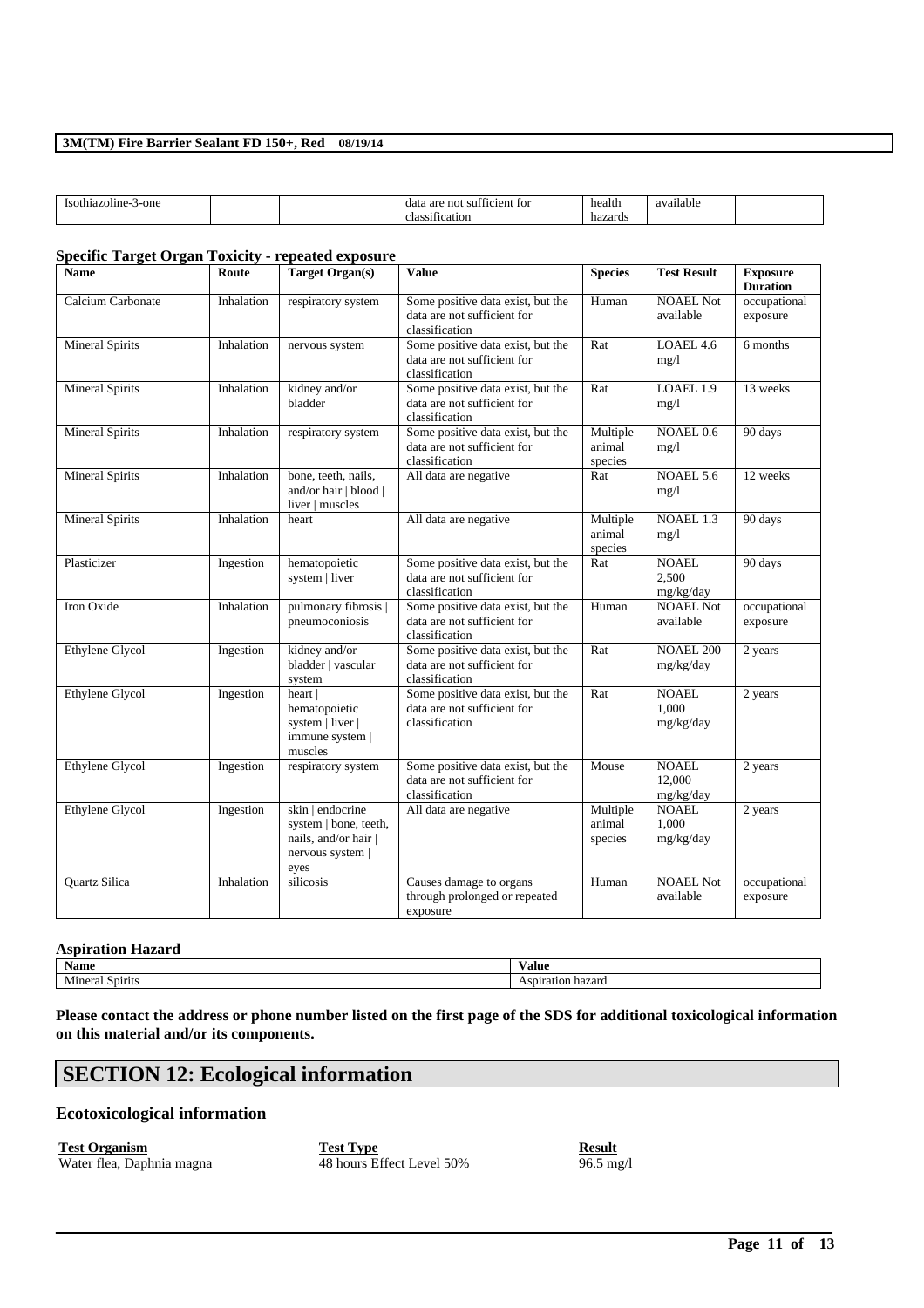Please contact the address or phone number listed on the first page of the SDS for additional ecotoxicological information on this material and/or its components.

### **Chemical fate information**

Please contact the address or phone number listed on the first page of the SDS for additional chemical fate information on this material and/or its components.

## **SECTION 13: Disposal considerations**

### **13.1. Disposal methods**

Dispose of contents/ container in accordance with the local/regional/national/international regulations.

Incinerate in a permitted waste incineration facility. Proper destruction may require the use of additional fuel during incineration processes. As a disposal alternative, utilize an acceptable permitted waste disposal facility. Empty drums/barrels/containers used for transporting and handling hazardous chemicals (chemical substances/mixtures/preparations classified as Hazardous as per applicable regulations) shall be considered, stored, treated & disposed of as hazardous wastes unless otherwise defined by applicable waste regulations. Consult with the respective regulating authorities to determine the available treatment and disposal facilities.

### **EPA Hazardous Waste Number (RCRA):** Not regulated

## **SECTION 14: Transport Information**

For Transport Information, please visit **http://3M.com/Transportinfo** or call 1-800-364-3577 or 651-737-6501.

## **SECTION 15: Regulatory information**

### **15.1. US Federal Regulations**

Contact 3M for more information.

### **311/312 Hazard Categories:**

Fire Hazard - No Pressure Hazard - No Reactivity Hazard - No Immediate Hazard - Yes Delayed Hazard - Yes

**Section 313 Toxic Chemicals subject to the reporting requirements of that section and 40 CFR part 372 (EPCRA):**

| Ingredient      | C.A.S. No      | $\%$ by Wt |
|-----------------|----------------|------------|
| Ethylene Glycol | $107 - 21 - 1$ | $1 - 5$    |

### **15.2. State Regulations**

Contact 3M for more information.

### **California Proposition 65**

| Ingredient                    | <b>C.A.S. No.</b> | <b>Classification</b> |
|-------------------------------|-------------------|-----------------------|
| SILICA, CRYSTALLINE (AIRBORNE | None              | Carcinogen            |
| PARTICLES OF RESPIRABLE SIZE) |                   |                       |

WARNING: This product contains a chemical known to the State of California to cause cancer.

### **15.3. Chemical Inventories**

The components of this product are in compliance with the new substance notification requirements of CEPA.